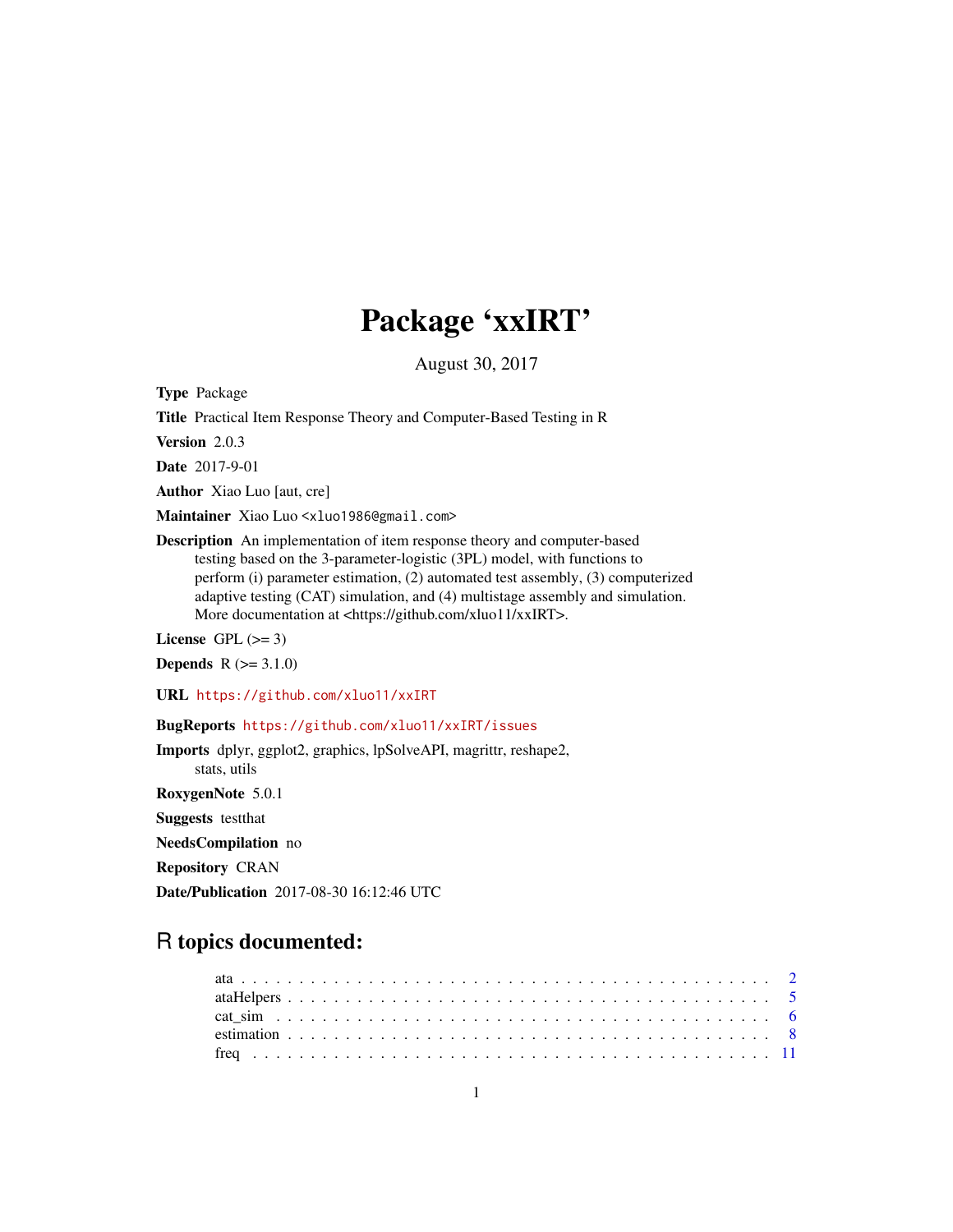<span id="page-1-0"></span>

| Index |  |  |  |  |  |  |  |  |  |  |  |  |  |  |  |  |  |  |  |  |
|-------|--|--|--|--|--|--|--|--|--|--|--|--|--|--|--|--|--|--|--|--|
|       |  |  |  |  |  |  |  |  |  |  |  |  |  |  |  |  |  |  |  |  |
|       |  |  |  |  |  |  |  |  |  |  |  |  |  |  |  |  |  |  |  |  |
|       |  |  |  |  |  |  |  |  |  |  |  |  |  |  |  |  |  |  |  |  |
|       |  |  |  |  |  |  |  |  |  |  |  |  |  |  |  |  |  |  |  |  |
|       |  |  |  |  |  |  |  |  |  |  |  |  |  |  |  |  |  |  |  |  |
|       |  |  |  |  |  |  |  |  |  |  |  |  |  |  |  |  |  |  |  |  |

#### ata *Automated Test Assembly (ATA)*

#### Description

ata creates an ata object

ata\_obj\_relative adds relative (maximize/minimize) objectives to LP

ata\_obj\_absolute adds absolute objectives to LP

ata\_constraint adds a constraint to LP

ata\_item\_maxselect sets the maximum selection for items

ata\_item\_enemy adds enemy item relationship to LP

ata\_item\_fixedvalue sets a fixed value range for items

ata\_solve solves the LP

ata\_solve\_lpsolve solves the LP using LpSolve

#### Usage

```
ata(pool, nforms = 1, len = NULL, maxselect = NULL)## S3 method for class 'ata'
print(x, \ldots)## S3 method for class 'ata'
plot(x, \ldots)ata\_obj\_relative(x, coef, mode = c("max", "min"), negative = FALSE,flatten = NULL, forms = NULL, collapse = FALSE)
ata_obj_absolute(x, coef, target, forms = NULL, collapse = FALSE)
ata\_constraint(x, coef, min = NA, max = NA, level = NULL, forms = NULL,collapse = FALSE)
ata_item_maxselect(x, maxselect, items = NULL)
ata_item_enemy(x, items)
```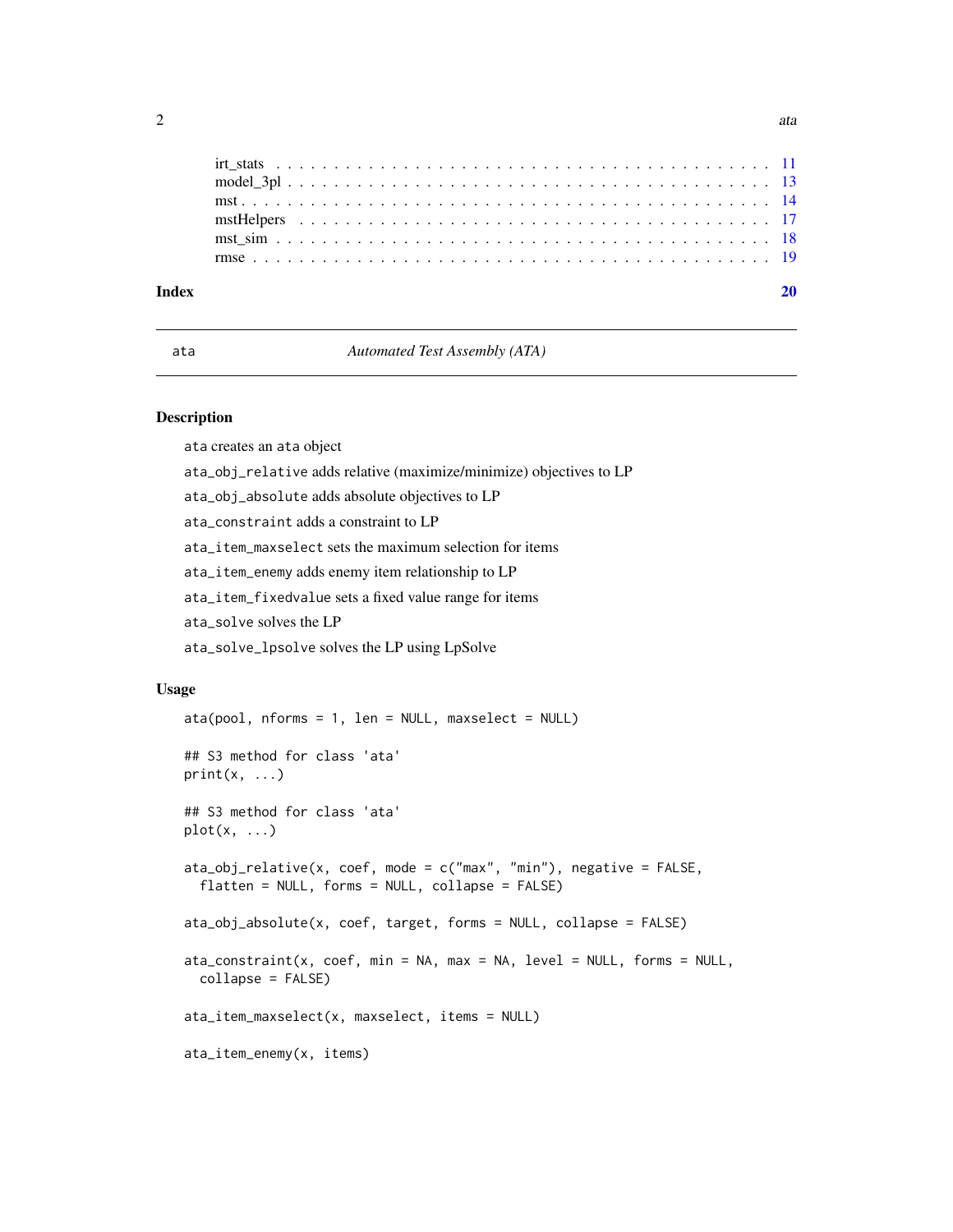```
ata_item_fixedvalue(x, items, min = NA, max = NA, forms = NULL,
 collapse = FALSE)
ata\_solve(x, as. list = TRUE, timeout = 10, min\_gap = 0.1,verbose = "neutral", warning = FALSE, ...)
```
#### Arguments

ata\_solve\_lpsolve(x, ...)

| pool      | item pool                                                                |
|-----------|--------------------------------------------------------------------------|
| nforms    | the number of forms                                                      |
| len       | the test length                                                          |
| maxselect | the maximum selection of each item                                       |
| X         | the ata object                                                           |
| .         | further arguments                                                        |
| coef      | the coefficients of the objective function or the constraint             |
| mode      | the optimization mode: 'max' for maximization and 'min' for minimization |
| negative  | TRUE when the expected value of the objective function is negative       |
| flatten   | the flatten parameter to make the objective function flat                |
| forms     | the indices of forms where objectives are added. NULL for all forms      |
| collapse  | TRUE to collapse all forms into one objective function                   |
| target    | the target of the objective function                                     |
| min       | the lower bound of the constraint                                        |
| max       | the upper bound of the constraint                                        |
| level     | the level value for categorical variable                                 |
| items     | a vector of item indices                                                 |
| as.list   | TRUE to return results in a list; otherwise, data frame                  |
| timeout   | the time limit in seconds                                                |
| mip_gap   | the mip gap parameter                                                    |
| verbose   | the message parameter                                                    |
| warning   | TRUE to output warning message when LP is not solved                     |
|           |                                                                          |

#### Details

The ata object stores LP definitions in obj, mat, dir, rhs, types, bounds, max. When calling ata\_solve, it converts these definitions to the real LP object. If solved successfully, two results are added to the object: result (a matrix of binary selection results) and items (a list or data frame of selected items).

To maximize the LP, it is to maximize y while subject to sum(x) - y > = 0 and  $\leq$  F (flatten parameter). To minimize the LP, it is to minimize y while subject to sum(x) -  $y \le 0$  and  $\ge$  F. By default,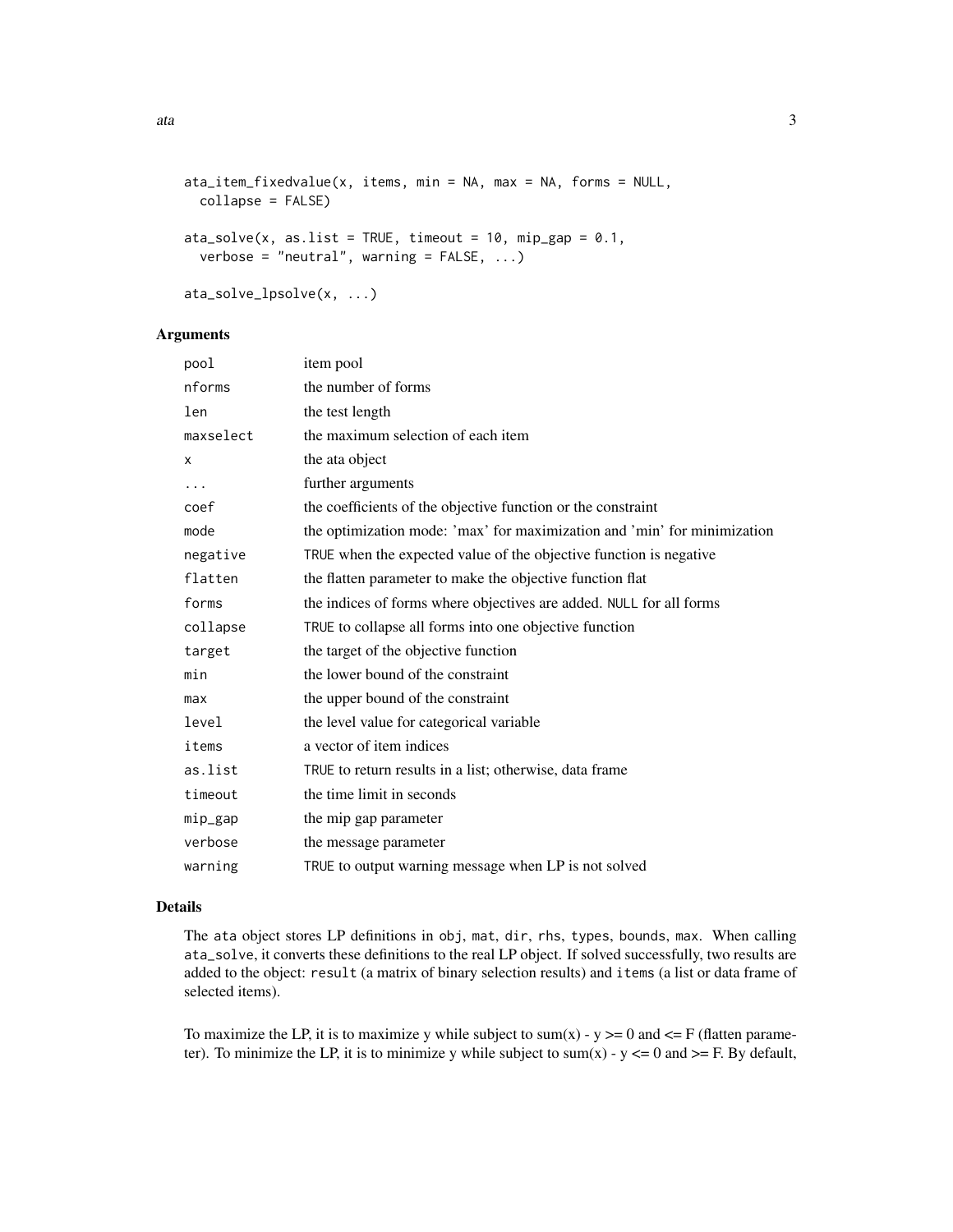y is non-negative. When negative=TRUE, y is set to be negative.

When coef is a pool-size or form-size numeric vector, coefficients are used directly. When coef is a variable name, variable values are used as coefficients. When coef is a numeric vector unequal to pool size, information at those points are used as coefficients.

ata\_obj\_absolute is to minimize y while subject to sum(x) + y >= T and sum(x) - y <= T.

For ata\_constraint, set coef to a variable name and level a level of that variable to add a categorical constraint. Set coef to a variable name and leave level to default value (NULL or NA) to add a quantitative constraint. Set coef to a constant or a vector to add a constraint directly.

In ata\_solve, additional control parameters will be passed into solvers. When passing control parameters to the GLPK solver, use the correct parameter name (see ?glpkAPI::glpkConstants).

```
## Not run:
library(dplyr)
## generate a 100-item pool
pool <- model_3pl()$gendata(1, 100)$items
pool$content <- sample(1:3, 100, replace=TRUE)
pool$time \le round(rlnorm(100, \log(60), .2))
## ex. 1: 6 forms, 10 items, maximize b parameter
x \le - ata(pool, 6, len=10, maxselect=1)
x <- ata_obj_relative(x, "b", "max")
x \leftarrow \text{ata\_solve}(x)sapply(x$items, function(x) {
 c(mean=mean(x$b), sd=sd(x$b), min=min(x$b), max=max(x$b))
}) %>% t() %>% round(., 2)
## ex. 2: 4 forms, 10 items, minimize b parameter
x \le - ata(pool, 3, len=10, maxselect=1)
x <- ata_obj_relative(x, "b", "min", negative=TRUE)
x <- ata_solve(x, as.list=FALSE, timeout=5)
group_by(x$items, form) %>%
 summarise(mean=mean(b), sd=sd(b), min=min(b), max=max(b)) %>%
 round(., 2)## ex. 3: 2 forms, 10 items, mean(b) = 0, sd(b) = 1.0, content = (3, 3, 4)x \le - ata(pool, 2, len=10, maxselect=1) %>%
     ata_obj_absolute(pool$b, 0 * 10) %>%
     ata\_obj\_absolute((pool$b - 0)^2, 1 * 10) %ata_constraint("content", min=3, max=3, level=1) %>%
     ata_constraint("content", min=3, max=3, level=2) %>%
     ata_constraint("content", min=4, max=4, level=3)
x <- ata_solve(x, verbose="normal", timeout=5)
sapply(x$items, function(x) {
 c(mean=mean(x$b), sd=sd(x$b))
}) %>% t() %>% round(., 2)
```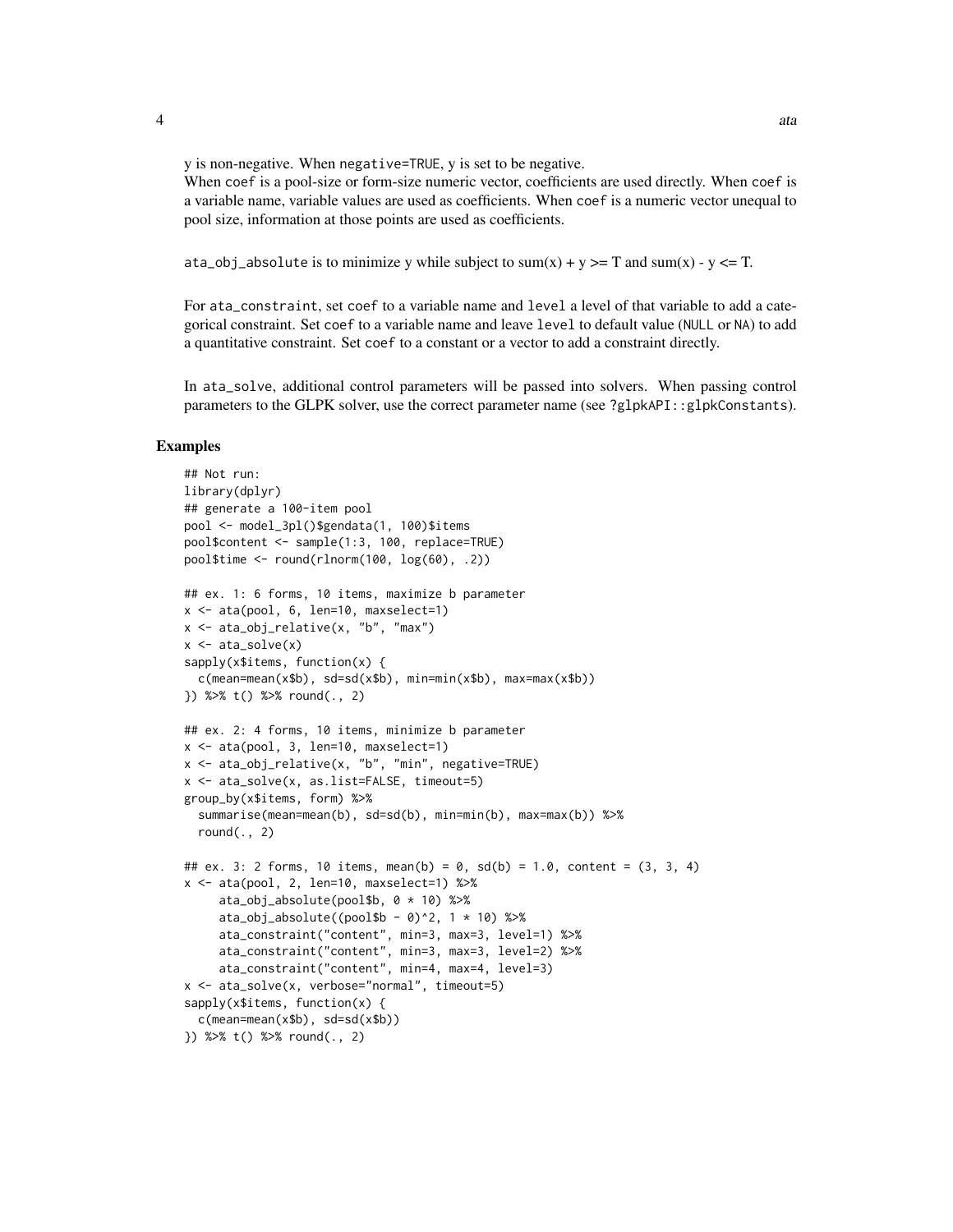### <span id="page-4-0"></span>ataHelpers 5

```
# ex. 4: 2 forms, 10 items, flat TIF over [-1, 1]
x \leftarrow \text{ata(pool}, 2, len=10, maxselect=1) %ata_obj_relative(seq(-1, 1, .5), "max", flatten=0.05)
x \leftarrow \text{ata\_solve}(x)plot(x)
## End(Not run)
```
ataHelpers *ATA Helper Functions*

#### Description

ATA Helper Functions

ata\_append adds constraint data into ata

ata\_form\_index converts input forms into actual form indices in LP

ata\_obj\_coef processes input coefficients for setting objective functions

#### Usage

ata\_append(x, mat, dir, rhs) ata\_form\_index(x, forms, collapse) ata\_obj\_coef(x, coef, compensate)

| x          | the ata object               |
|------------|------------------------------|
| mat        | the coefficient              |
| dir        | direction                    |
| rhs        | right-hand-side value        |
| forms      | the forms indices            |
| collapse   | TRUE to collapse forms       |
| coef       | the coefficients             |
| compensate | TRUE to combine coefficients |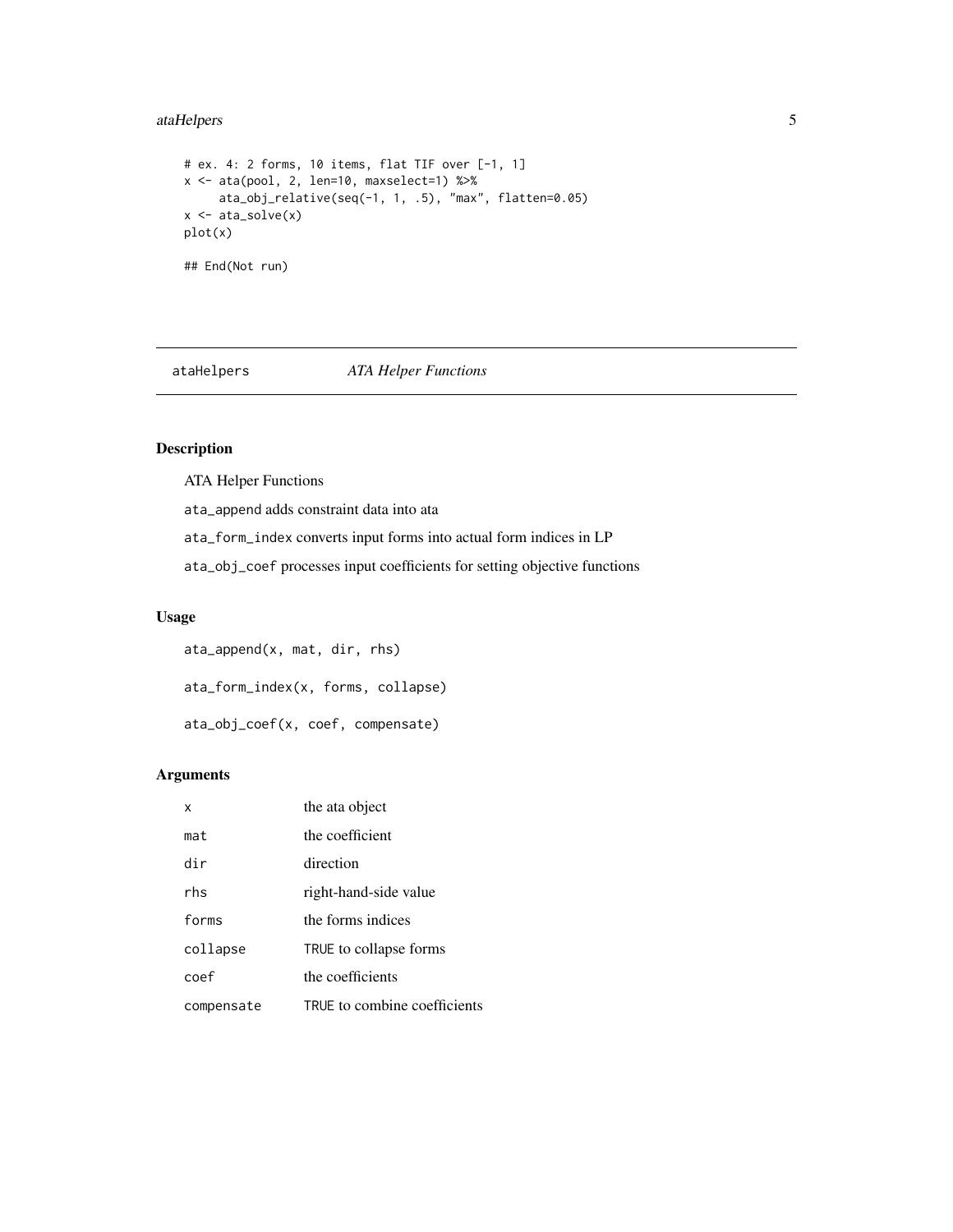<span id="page-5-0"></span>cat\_sim simulates CAT with user-defined algorithms

cat\_estimate\_default is a maximum likelihood estimator of the theta parameter

cat\_estimate\_mle\_step is a maximum likelihood estimator of the theta parameter, with a fixed incremental/decremental change for all 1s or 0s responses

cat\_estimate\_eap is an expected a posteriori estimator of the theta parameter

cat\_estimate\_hybrid is a hybrid estimator of the theta parameter: EAP for all 1s or 0s responses, and MLE otherwise

cat\_stop\_default is a trifold stopping rule: it is the minimum standard error rule when stop\_se is set in options, the minimum information rule when stop\_mi is set in options, and the 95

cat\_select\_default selects the item with maximum information or the item set with maximum averaged information for the current theta estimate.

cat\_select\_ccat implements the constrained CAT selection algorithm. The 'ccat\_perc' argument defines the percentage targets, and the 'ccat\_var' argument defines the constrained variable.

cat\_select\_shadow implements the shadow-test CAT selection algorithm. The 'shadow\_constraints' argument defines the constraints.

#### Usage

```
cat_sim(true, pool, ...)
```

```
cat_estimate_default(len, theta, stats, admin, pool, opts)
cat_estimate_mle_step(len, theta, stats, admin, pool, opts)
cat_estimate_eap(len, theta, stats, admin, pool, opts)
cat_estimate_hybrid(len, theta, stats, admin, pool, opts)
cat_stop_default(len, theta, stats, admin, pool, opts)
cat_select_default(len, theta, stats, admin, pool, opts)
cat_select_ccat(len, theta, stats, admin, pool, opts)
cat_select_shadow(len, theta, stats, admin, pool, opts)
## S3 method for class 'cat'
print(x, \ldots)
```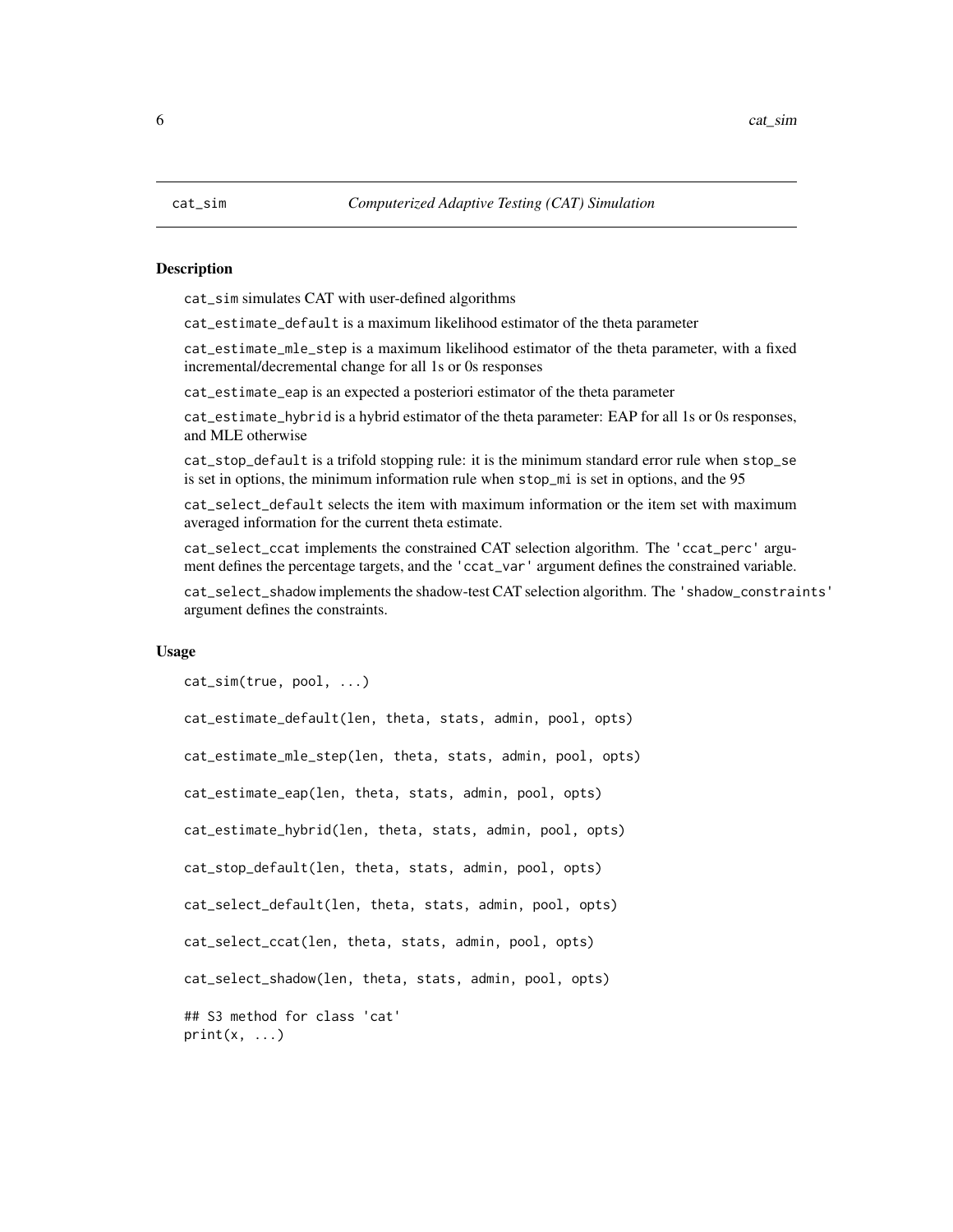#### cat\_sim 7

## S3 method for class 'cat'  $plot(x, \ldots)$ 

#### Arguments

| true  | the true theta                             |
|-------|--------------------------------------------|
| pool  | the item pool (data.frame)                 |
|       | additional option parameters. See details. |
| len   | the current test length                    |
| theta | the current theta estimate                 |
| stats | a matrix of responses and statistics       |
| admin | a data frame of administered item pool     |
| opts  | a list of options passed in cat_sim        |
| x     | a cat object                               |

#### Details

... takes additional option/control parameters from users. min and max are mandatory in order to control the minimum and maximum test length.

The selection, estimation, and stopping rules takes the same set of arguments: fucntion(len, theta, stats, admin, pool, which are the current test length, the current theta estimate, the matrix of statistics, the data.frame of administered items, the item pool, and the options. To override default rules, first write new rules using the same function signature and pass the new rule and its required parameters to cat\_sim() options.

The returned cat object contains the remaining item pool, the administration history, the true and estimated thetas.

#### Value

cat\_sim returns a cat object. See details.

the estimate rule should return a numeric value

the stopping rule should return a boolean with TRUE to stop the CAT

the selection rule should return a list of the selected item and the updated pool

```
## generate item pool
pool <- model_3pl()$gendata(1, 100)$items
pool$set_id <- sample(1:30, 100, replace=TRUE)
pool$content <- sample(1:3, 100, replace=TRUE)
pool$time <- round(rlnorm(100, mean=4.1, sd=.2))
## randomesque to control exposure in selection
cat_sim(1.0, pool, min=10, max=20, randomesque=5)
## use user-defined ID variable to select item sets
cat_sim(1.0, pool, min=10, max=20, selct_id="set")
## use the mle_step estimation rule
```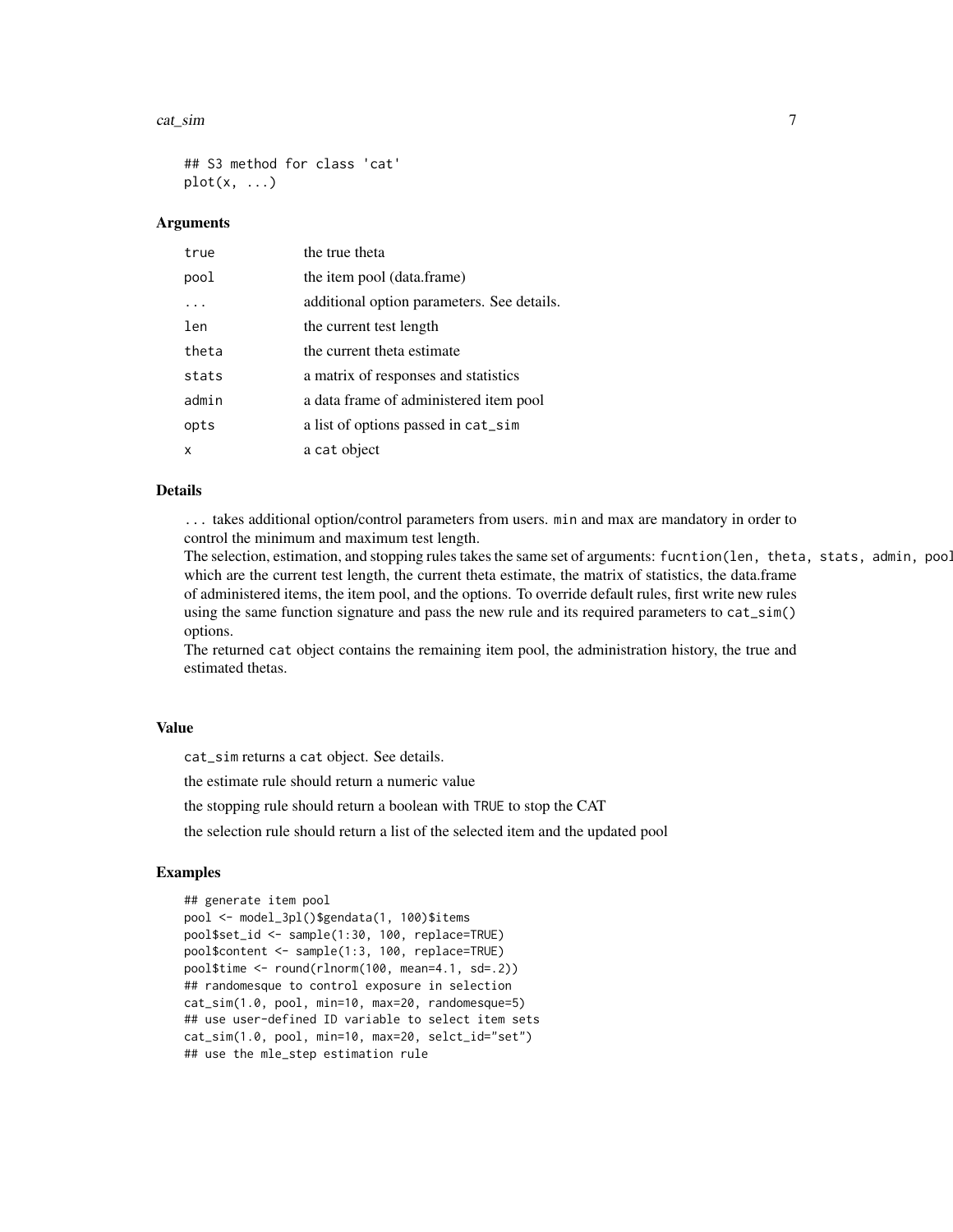```
cat_sim(1.0, pool, min=10, max=20, mle_step=.5,
    estimate_rule=cat_estimate_mle_step)
## use the hybrid estimation rule
cat_sim(1.0, pool, min=10, max=20, estimate_rule=cat_estimate_hybrid)
## use the standard error stopping rule
cat_sim(1.0, pool, min=10, max=20, stop_rule=cat_stop_default, stop_se=.25)
## use the 95% confidence interval classification stopping rule
cat_sim(1.0, pool, min=10, max=20, stop_rule=cat_stop_default, stop_cut=0)
## use the constrained CAT item selection
cat_sim(1.0, pool, min=10, max=20, select_rule=cat_select_ccat,
    ccat_var='content', ccat_perc=c('1'=.2, '2'=.3, '3'=.5))
## use the constrained CAT item selection with initial randomness
cat_sim(1.0, pool, min=10, max=20, select_rule=cat_select_ccat,
    ccat_var='content', ccat_perc=c('1'=.2, '2'=.3, '3'=.5), ccat_init_rand=5)
## use the shadow-test CAT
cons <- data.frame(var='content', level=1:3, min=3, max=5)
cons <- rbind(cons, data.frame(var='time', level=NA, min=55*10, max=65*10))
cat_sim(1.0, pool, min=10, max=10, shadow_constraints=cons, select_id="set_id")
```
estimation *Estimation of 3PL Model*

#### Description

Estimation of 3PL Model

estimate\_mle estimates parameters using joint or maximum likelihood estimation method

estimate\_bayesian estimates parameters using Bayesian estimation method

a helper function to process input arguments

#### Usage

```
estimate_mle(u, t = NULL, a = NULL, b = NULL, c = NULL, iter = 20,
  conv = 0.005, method = c("jmle", "mmle"), bound_t = 3.5, bound_a = 2,bound_b = 3.5, bound_c = 0.25, mmle_mu = 0, mmle_sig = 1,
  scale = c("none", "theta", "b"), scale_mean = 0, scale_sd = 1,
  debug = FALSE)estimate_bayesian(u, t = NULL, a = NULL, b = NULL, c = NULL,
 method = c("map", "cap"), iter = 20, conv = 0.005, bound_t = 3.5,
 bound_a = 2, bound_b = 3.5, bound_c = 0.25, scale = c("none", "theta","b"), scale_mean = 0, scale_sd = 1, t_mu = 0, t_sig = 1, a_mu = 0,
  a_s = 0.2, b_m = 0, b_s = 1, c_s = 1, c_b = 5, c_b = 46,
  report_s d = FALSE, debug = FALSE)
```
estimate\_check\_input(u, t, a, b, c)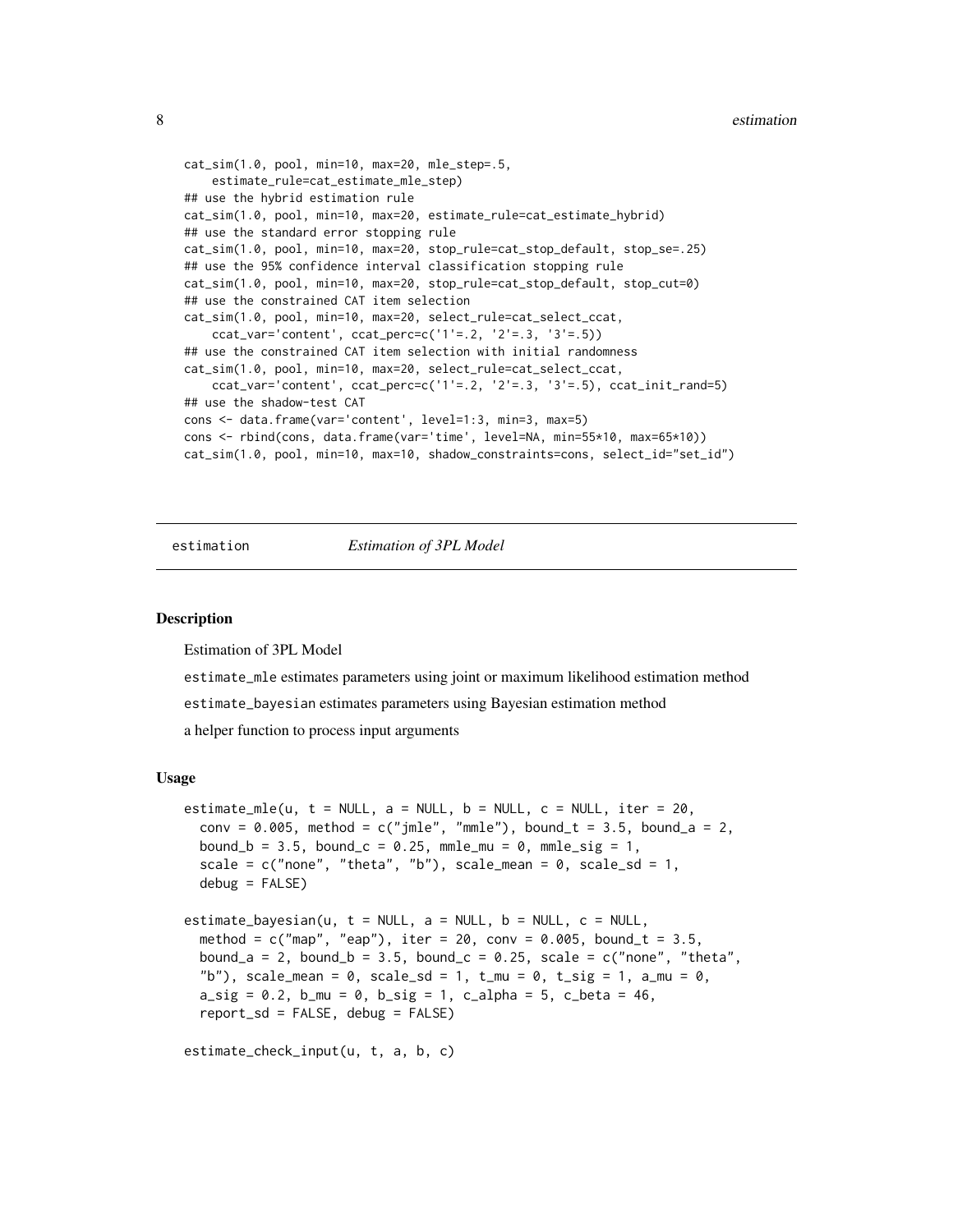#### estimation 9

#### Arguments

| u          | a matrix of response data                              |
|------------|--------------------------------------------------------|
| t          | theta parameters                                       |
| a          | a parameters                                           |
| b          | <b>b</b> parameters                                    |
| C          | c parameters                                           |
| iter       | the number of maximum iterations                       |
| conv       | the convergence criterion                              |
| method     | the estimation method of item parameters               |
| bound_t    | the bound of theta parameters                          |
| bound_a    | the bound of a parameters                              |
| bound_b    | the bound of b parameters                              |
| bound_c    | the bound of c parameters                              |
| mmle_mu    | the mean of the marginal distribution in MMLE          |
| mmle_sig   | the SD of the marginal parameters in MMLE              |
| scale      | the scaling parameter                                  |
| scale_mean | the mean of the scale                                  |
| scale_sd   | the SD of the scale                                    |
| debug      | TRUE to print and report debugging information         |
| t_mu       | the mean of the prior distribution of theta parameters |
| $t$ _sig   | the SD of the prior distribution of theta parameters   |
| $a$ _mu    | the mean of the prior distribution of a parameters     |
| a_sig      | the SD of the prior distribution of a parameters       |
| b_mu       | the mean of the prior distribution of b parameters     |
| b_sig      | the SD of the prior distribution of b parameters       |
| c_alpha    | the alpha of the prior distribution of c parameters    |
| c_beta     | the beta of the prior distribution of c parameters     |
| report_sd  | TRUE to report the posterior variance of thetas in EAP |

#### Details

When the t, a, b, c parameters are NULL, they are free to be estimated; otherwise, they are fixed at the provided values. When setting values for a parameter, use numeric values to fix parameters and NA to free parameters. For instance, an argument of  $t = c(-1, NA, 1)$  means to fix the 1st and 3rd theta parameters to -1 and 1 and estimate the 2nd theta parameters. The same is true for the a-, b-, and c-parameters.

The method argument in estimate\_mle controls whether to use joint (jmle) or maximum (mmle) likelihood method to estimate item parameters. The scale argument controls where to set the scale: b or theta parameters.

When debug mode is on, print and report additional information regarding the convergence over the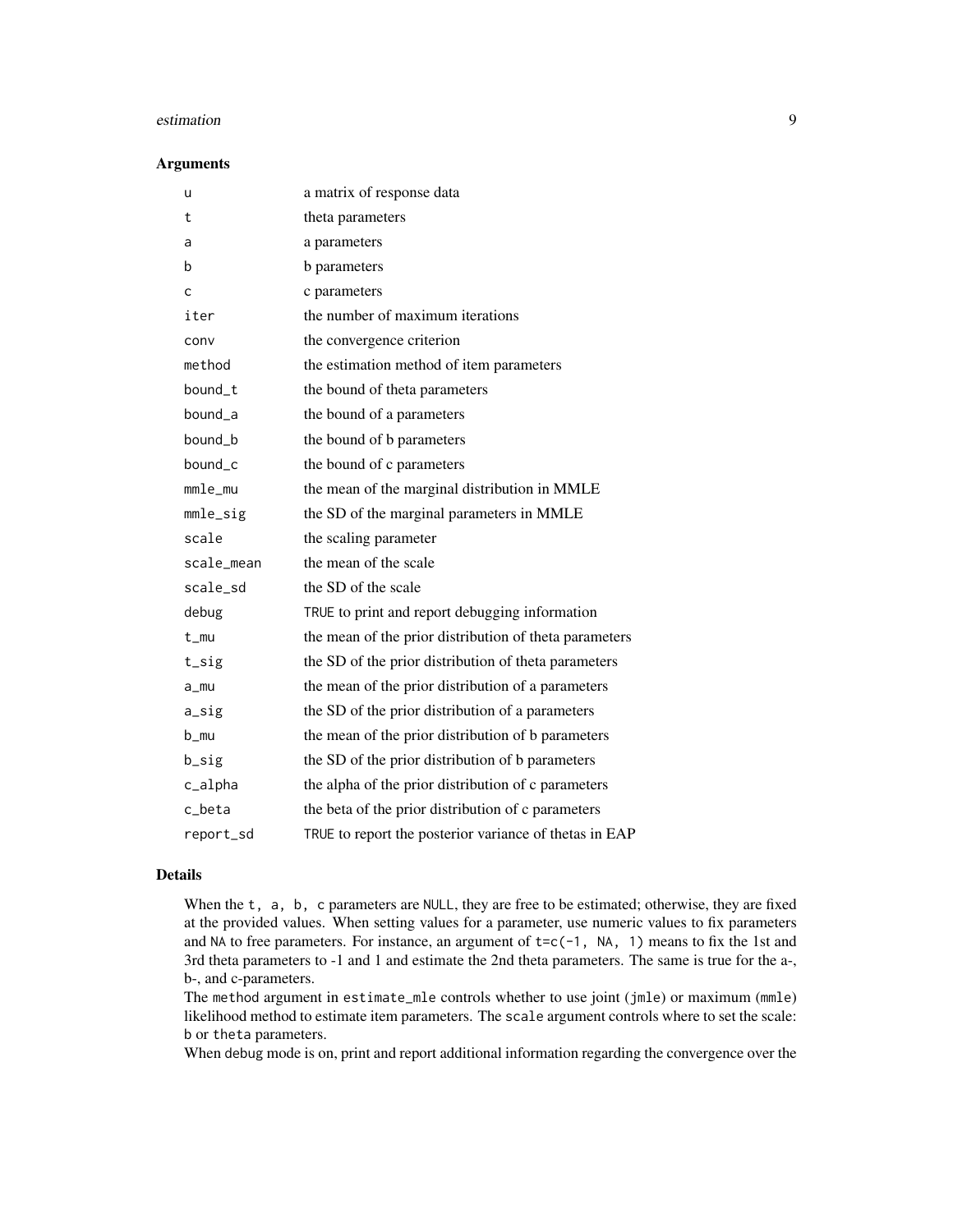iterations.

The method argument in estimate\_bayesian controls whether to use maximum (map) or expected (eap) a posteriori to estimate theta parameters.

#### Value

a list of t, a, b, c parameters

#### Examples

```
## Not run:
library(ggplot2)
library(dplyr)
set.seed(10001)
### generate data
data <- model_3pl()$gendata(1000, 40)
### MLE
x <- estimate_mle(data$responses, debug=TRUE)
y <- rbind(data.frame(param='t', true=data$people$theta, est=x$t),
     data.frame(param='a', true=data$items$a, est=x$a),
     data.frame(param='b', true=data$items$b, est=x$b),
     data.frame(param='c', true=data$items$c, est=x$c))
group_by(y, param) %>%
summarise(corr=cor(true, est), rmse=rmse(true, est))
ggplot(y, aes(x=true, y=est, color=param)) +
  geom_point(alpha=.5) + facet_wrap(~param, scales="free") +
  xlab("True Parameters") + ylab("Estimated Parameters") +
  theme_bw()
group_by(y, param) %>% summarise(corr=cor(true, est),
    rmse=rmse(true, est), mean=mean(est), sd=sd(est))
### Bayesian
x <- estimate_bayesian(data$responses, debug=TRUE)
y <- rbind(data.frame(param='t', true=data$people$theta, est=x$t),
     data.frame(param='a', true=data$items$a, est=x$a),
     data.frame(param='b', true=data$items$b, est=x$b),
     data.frame(param='c', true=data$items$c, est=x$c))
group_by(y, param) %>% summarise(corr=cor(true, est), rmse=rmse(true, est))
ggplot(y, aes(x=true, y=est, color=param)) +
  geom_point(alpha=.5) + facet_wrap(~param, scales="free") +
  xlab("True Parameters") + ylab("Estimated Parameters") +
  theme_bw()
group_by(y, param) %>% summarise(corr=cor(true, est),
    rmse=rmse(true, est), mean=mean(est), sd=sd(est))
```
## End(Not run)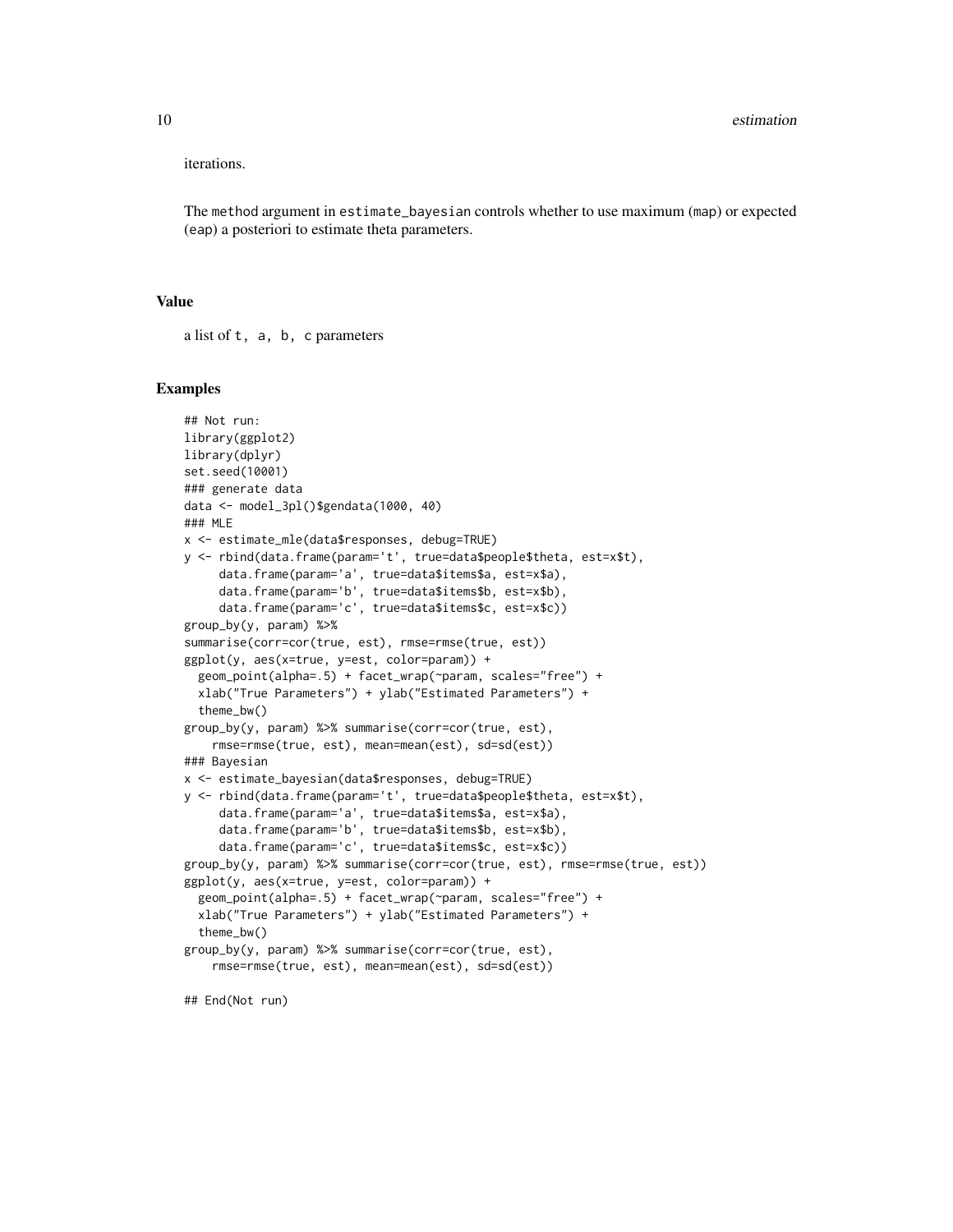<span id="page-10-0"></span>

computes the frequency and percentage of given values

#### Usage

 $freq(x, val = NULL)$ 

#### Arguments

| $\boldsymbol{\mathsf{x}}$ | a vector of raw data                          |
|---------------------------|-----------------------------------------------|
| val                       | a vector of valid values, NULL for all values |

#### Examples

freq(sample(1:4, 150, replace=TRUE)) freq(sample(1:4, 150, replace=TRUE), 5:1) freq(sample(1:4, 150, replace=TRUE), 1:3)

#### irt\_stats *IRT Utility Functions*

#### Description

irt\_stats provides a friendly interface to compute statistics

irt\_select subsets data in an IRT model

- irt\_sample randomly samples data in an IRT model
- irt\_rescale rescales parameters in a 3PL model

#### Usage

```
irt_stats(x, stats = c("prob", "info", "lik", "loglik"), summary = NULL,
 fun = NULL, ...)irt_select(x, people_index = NULL, item_index = NULL)
irt_sample(x, n.people = NULL, n.items = NULL)
irt\_rescale(x, parameter = c("theta", "b"), mean = 0, sd = 1)
```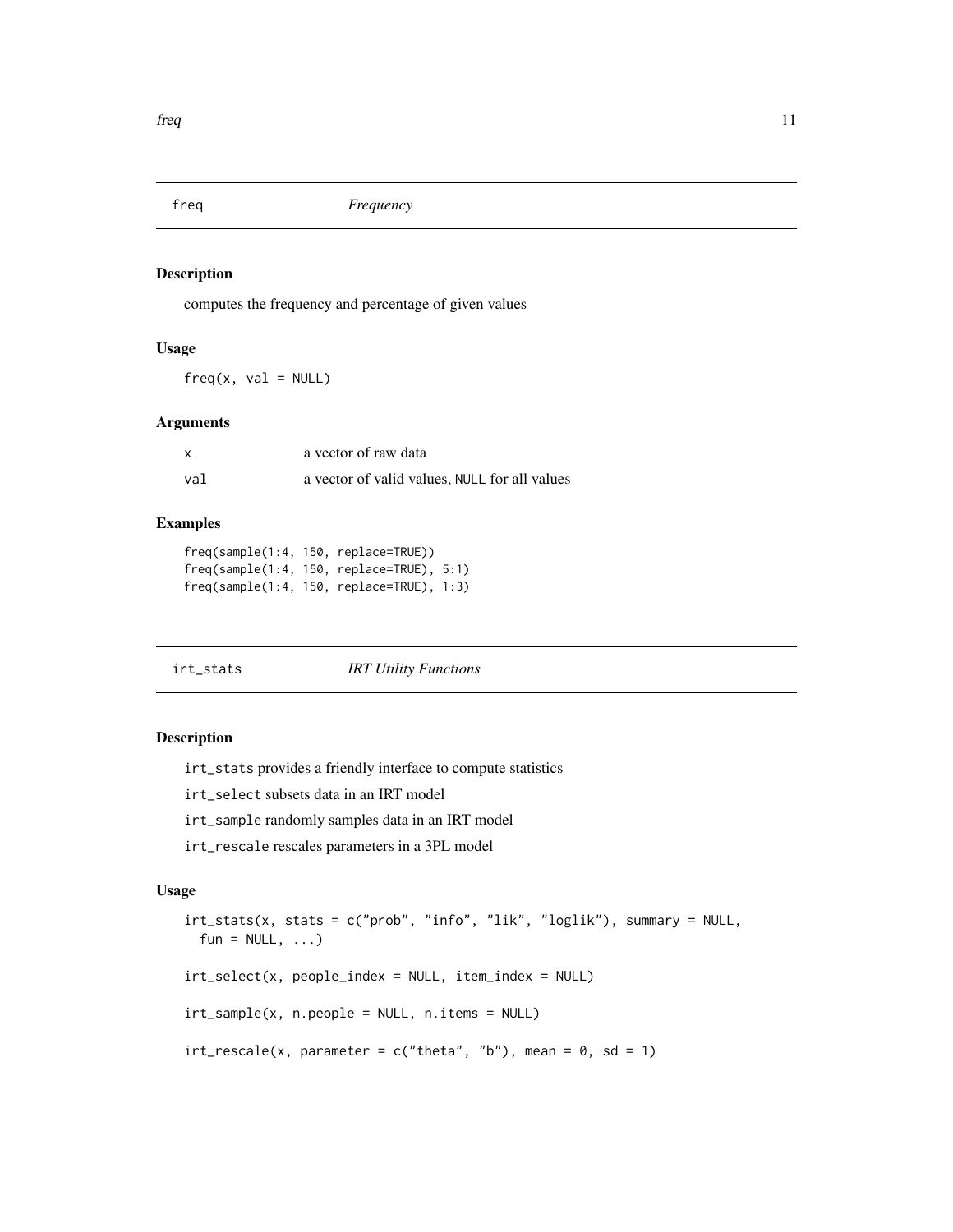#### Arguments

| x            | an IRT model object                     |
|--------------|-----------------------------------------|
| stats        | the statistic to be computed            |
| summary      | the summarization direction             |
| fun          | the summarization function              |
| $\ddotsc$    | other optional arguments                |
| people_index | the indices of people to keep           |
| item_index   | the indices of items to keep            |
| n.people     | the number of people to sample          |
| n.items      | the number of items to sample           |
| parameter    | the rescaling parameter: 'theta' or 'b' |
| mean         | the mean of the new scale               |
| sd           | the standard deviation of the new scale |

#### Details

In irt\_stats, use stats="prob" to compute probability, stats="info" to compute information, stats="lik" to compute likelihood, and stats="loglik" to compute log-likelihood. Use summary="people" to summarize results over items and summary="items" to summarize results over people.

```
# Compute probability, information, likelihood and log-likelihood
x <- model_3pl()$gendata(20, 5)
irt_stats(x, "prob")
irt_stats(x, "prob", "people", sum)
irt_stats(x, "info")
irt_stats(x, "info", "items", sum)
irt_stats(x, "lik")
irt_stats(x, "loglik")
# subset
x \le - model_3pl()$gendata(10, 5)
irt_select(x, people_index=c(1, 3, 5))
irt_select(x, item_index=c(1, 3, 5))
# sample wihtout replacement
irt_sample(x, n.people=3)
irt_sample(x, n.items=3)
# sample with replacement
irt_sample(x, n.people=30)
irt_sample(x, n.items=30)
# rescale theta
x <- model_3pl()$gendata(20, 5)
c(mean(x$people$theta), sd(x$people$theta))
y \leftarrow \text{irt\_rescale}(x, "theta", 0, 1)
```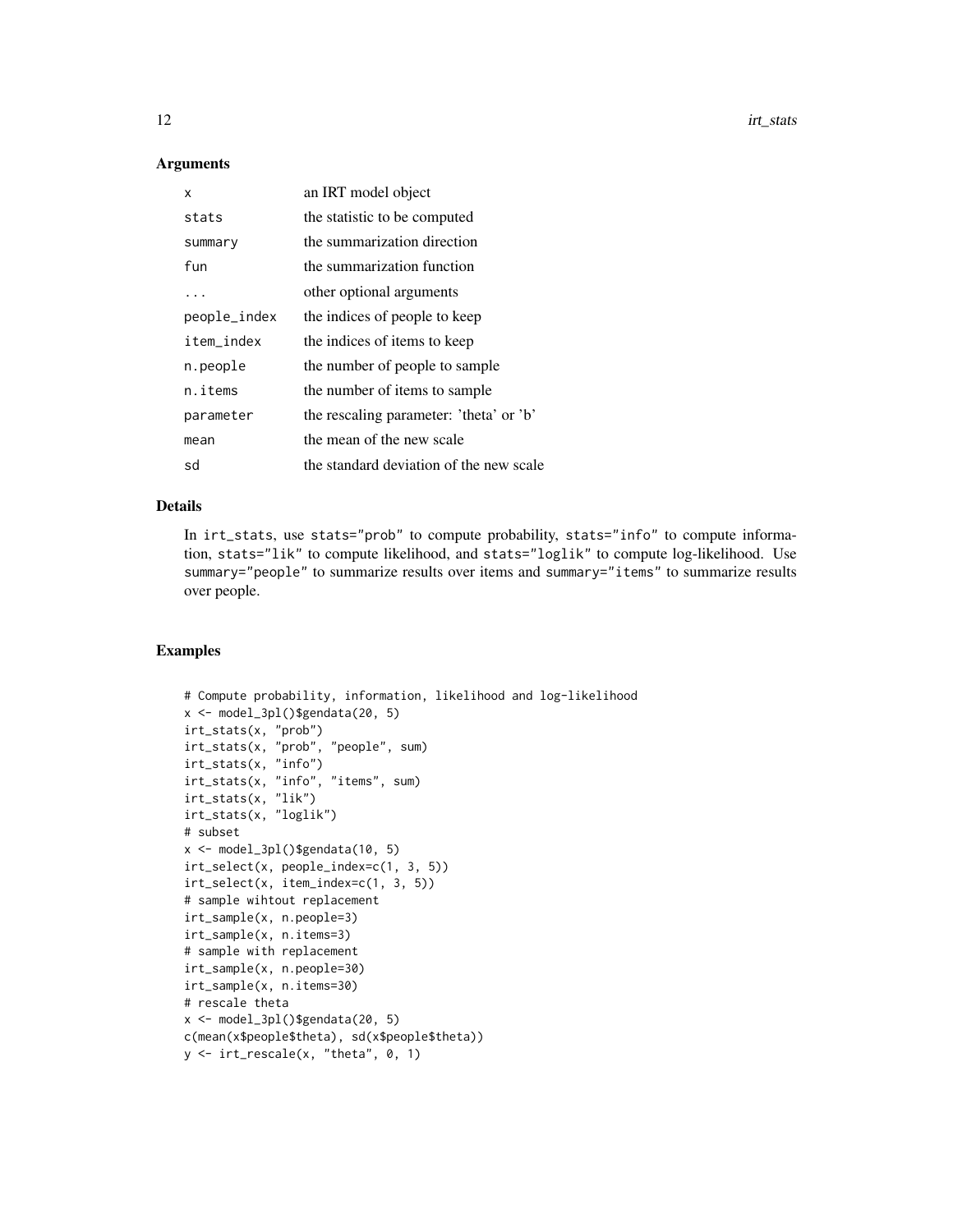#### <span id="page-12-0"></span>model\_3pl 13

```
c(mean(y$people$theta), sd(y$people$theta))
round(abs(irt_stats(x, "prob") - irt_stats(y, "prob")), 2)
# rescale b
c(mean(x$items$b), sd(x$items$b))
y \leftarrow \text{irt\_rescale}(x, "b", 0, 1)c(mean(y$items$b), sd(y$items$b))
round(abs(irt_stats(x, "prob") - irt_stats(y, "prob")), 2)
```
#### model\_3pl *3-Parameter-Logistic Model*

#### Description

Create a 3-parameter-logistic (3PL) model object

#### Usage

```
model_3pl(people = NULL, items = NULL, responses = NULL, theta = NULL,
 a = NULL, b = NULL, c = NULL)
```
## S3 method for class 'model.3pl'  $print(x, \ldots)$ 

## S3 method for class 'model.3pl'  $plot(x, \ldots)$ 

#### **Arguments**

| people    | people parameters (data.frame)               |
|-----------|----------------------------------------------|
| items     | item parameters (data.frame)                 |
| responses | dichotomous responses (data.frame or matrix) |
| theta     | the ability parameters (vector)              |
| a         | the discrimination parameters (vector)       |
| b         | the difficulty parameters (vector)           |
| C         | the pseudo-guessing parameters (vector)      |
| X         | a model. 3pl object                          |
|           | additional arguments                         |

#### Details

A 3pl model contains people (people parameters), items (item parameters), responses (responses data), and functions to compute P (probability), I (information), and L (likelihood).

Arguments are allowed to be NULL. The people argument needs to have a column named theta. The items argument needs to have columns named a, b, and c. The responses argument needs to be a data frame or matrix whose dimensionality matches with people and items.

In plot.model.3pl, use the stats argument to control what IRT statistics to draw. Use total argument to control whether to aggregate results over items or people.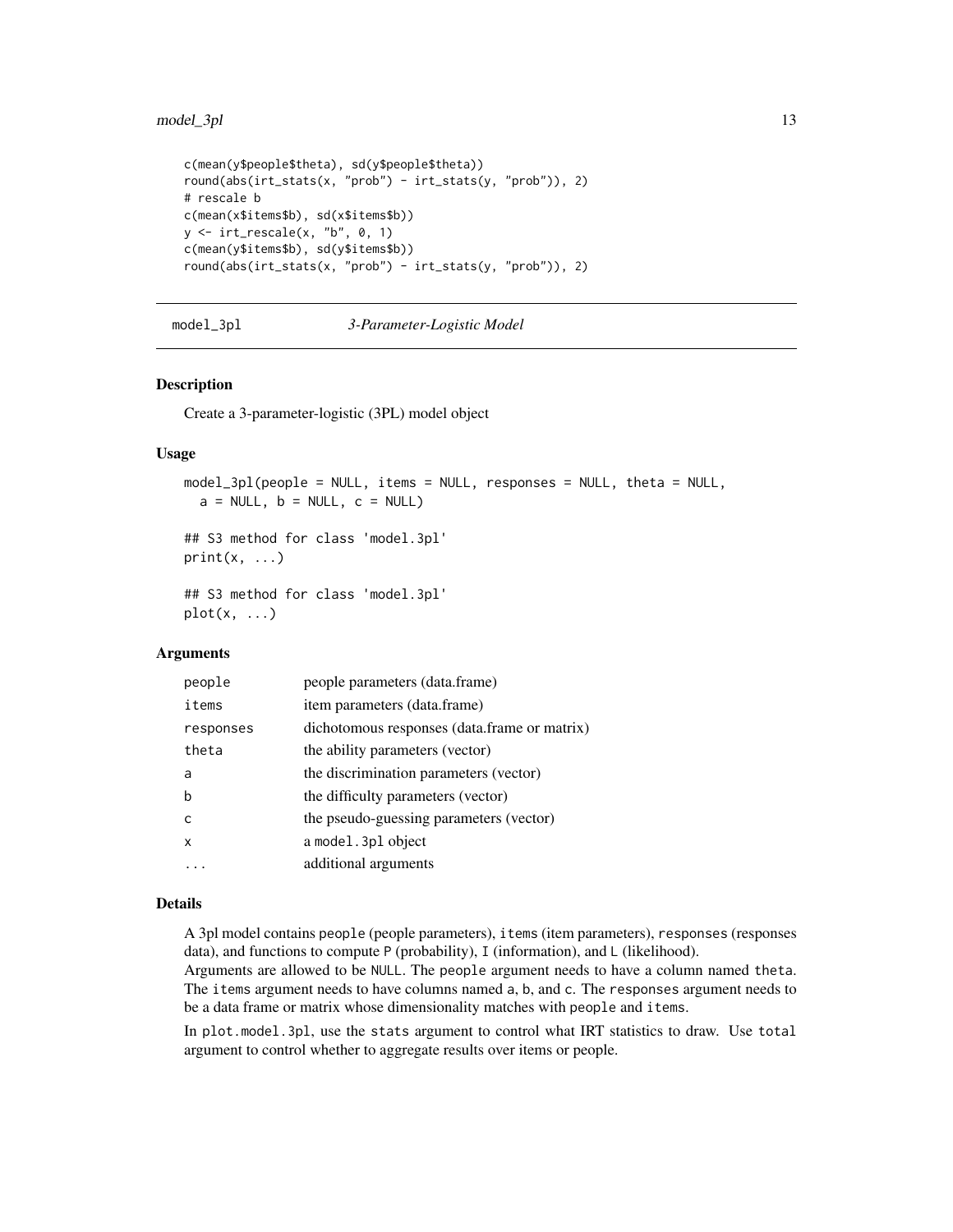#### Examples

```
# create a 3pl model using given parameters
theta \leq c(-1, 0, 1)a \leftarrow c(.5882, 1)b \leq c(-1, 1)c \leq -c(0, .2)u <- matrix(c(1, 0, 1, 0, 1, 0), nrow=3)
people <- data.frame(theta=theta)
items <- data.frame(a=a, b=b, c=c)
model_3pl(people=people, items=items, responses=u)
model_3pl(people=people, items=items)
model_3pl(theta=theta, a=a, b=b, c=c)
model_3pl(people=people, a=a, b=b, c=c)
model_3pl(theta=theta, items=items)
# compute P(robability), I(nformation), L(ikelihood)
x <- model_3pl(people=people, items=items, responses=u)
x$P()
x$I()
x$L()
model_3pl()$P(x)
model_3pl()$I(x)
model_3pl()$L(x)
# create a 3pl model using generated data
x \leftarrow model_3pl()$gendata(10, 5)
x$P(x)x$I(x)
x$L(x)# draw test/item characteristic curve
x <- model_3pl()$gendata(20, 5)
plot(x, stats="prob")
plot(x, stats="prob", total=FALSE)
# draw test/iten information function
plot(x, stats="info")
plot(x, stats="info", total=FALSE)
# draw loglikelihood
plot(x, stats="loglik")
plot(x, stats="loglik", total=FALSE, theta=seq(-5, 5, .1))
```
mst *Computerized Multistage Testing (MST)*

#### Description

mst creates a multistage (MST) object

mst\_route adds and removes routes in the MST

mst\_obj adds objective functions to the MST

mst\_constraint adds constraints to the MST

mst\_stage\_length sets the minimum and maximum length for a stage

<span id="page-13-0"></span>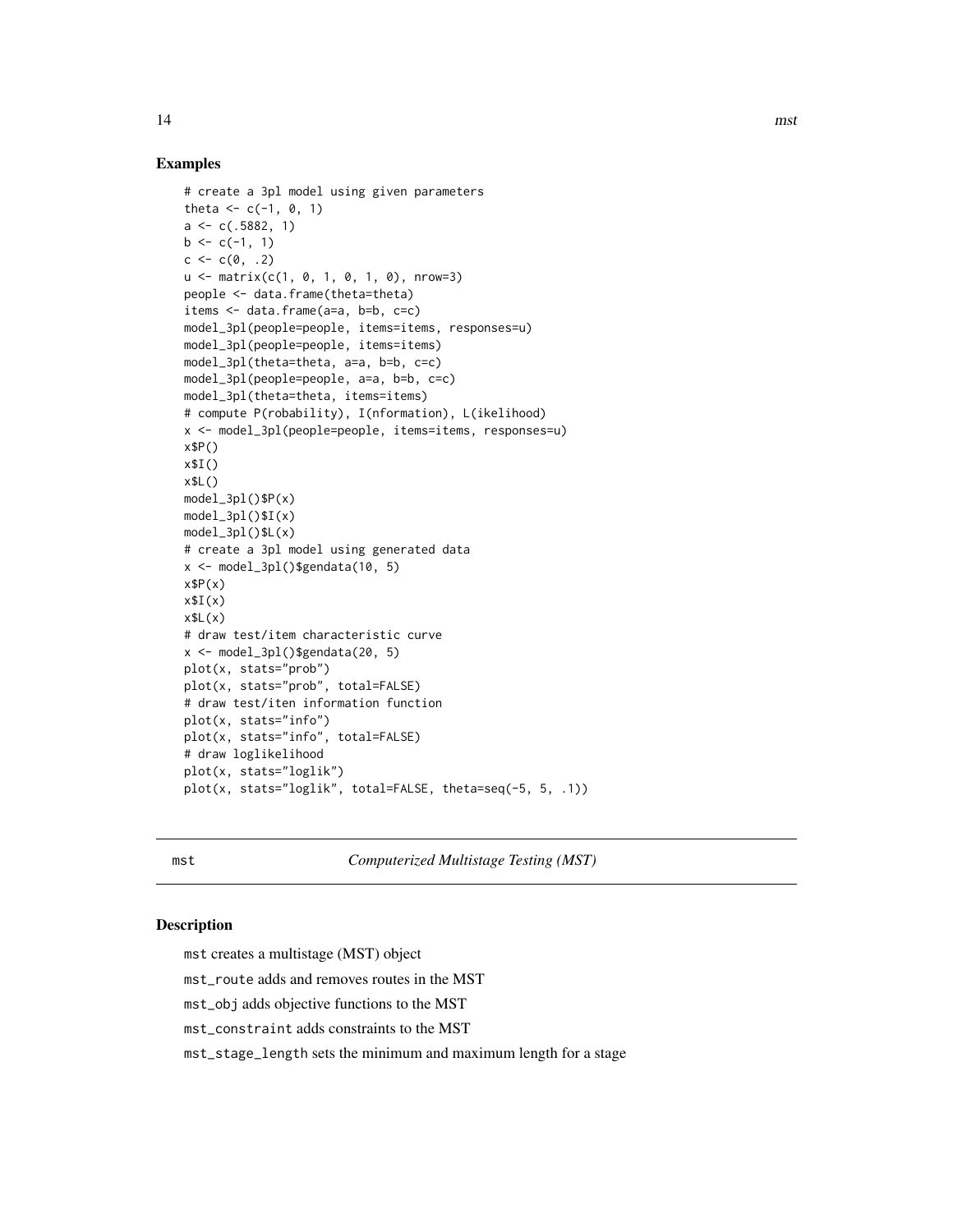mst\_rdp anchors the routing decision point (rdp) between adjacent modules

mst\_module\_mininfo sets the minimum information for modules

mst\_assemble assembles the mst

mst\_get\_items extracts items from results

#### Usage

```
mst(pool, design, npanel, method = c("topdown", "bottomup"), len = NULL,
  maxselect = NULL)
mst\_route(x, route, op = c("+", "-"))mst_obj(x, theta, indices = NULL, target = NULL, flatten = NULL)
mst_constraint(x, coef, min = NA, max = NA, level = NULL,
  indices = NULL)
mst_stage_length(x, stages, min = NA, max = NA)
mst_rdp(x, theta, indices, tol)
mst_module_mininfo(x, theta, mininfo, indices)
mst_assemble(x, ...)
## S3 method for class 'mst'
print(x, \ldots)## S3 method for class 'mst'
plot(x, \ldots)
```
# mst\_get\_items(x, panel, stage = NULL, module = NULL, route = NULL)

| pool      | the item pool (data.frame)                                  |
|-----------|-------------------------------------------------------------|
| design    | the MST design (string): e.g., "1-2-3", "1-2-2", etc.       |
| npanel    | the number of panels                                        |
| method    | the design method: 'topdown' or 'bottomup'                  |
| len       | the module/route length                                     |
| maxselect | the maximum selection of items                              |
| x         | a MST object                                                |
| route     | a MST route represented by a vector of module indices       |
| op        | " $+$ " for adding a route and " $-$ " for removing a route |
| theta     | a theta point or interval for optimization                  |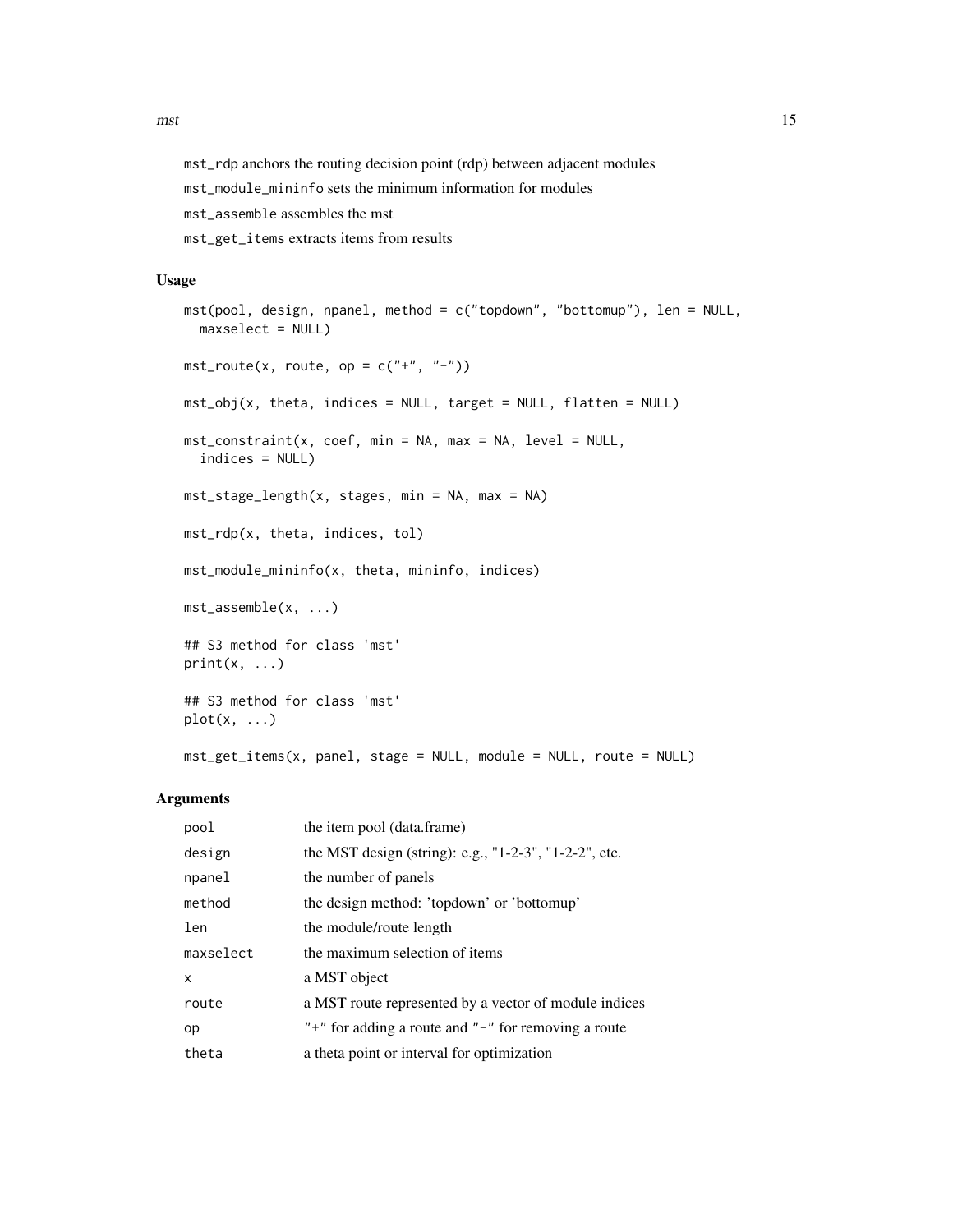| indices | the index of the route (topdown) or the module (bottomup) for adding objectives |
|---------|---------------------------------------------------------------------------------|
| target  | the target values of the TIF objectives. NULL for maximization                  |
| flatten | the parameter for getting a flat TIF                                            |
| coef    | the coefficients of the constraint                                              |
| min     | the lower bound of the constraints                                              |
| max     | the upper bound of the constraints                                              |
| level   | the constrained level, NA for continuous variable                               |
| stages  | the stage index                                                                 |
| tol     | tolerance parameter                                                             |
| mininfo | the minimum information threshold                                               |
| .       | further arguments                                                               |
| panel   | the panel index                                                                 |
| stage   | the stage index                                                                 |
| module  | the module index                                                                |

#### Details

The mst object contains: item pool (pool), ATA (assembler), route map (route), module map (module), design method (method), and several constants such as npanel, nstage, nmodule, nroute. Two identifiers are used to index modules/testlets. form is a unique id for all modules (for ATA), and index is a panel-wise unique id (for MST).

There are two methods for designing MST: 'bottomup' and 'topdown'. The bottomup approach adds objectives and constraints on individual modules, whereas the topdown approach adds objectives and constraints directly on routes.

plot.mst draws module information functions if byroute=FALSE and route information functions if byroute=TRUE

```
## Not run:
library(dplyr)
set.seed(10001)
## generate item pool
pool <- model_3pl()$gendata(1, 300)$items
pool$content <- sample(1:3, nrow(pool), replace=TRUE)
pool$time <- round(exp(rnorm(nrow(pool), log(60), .2)))
## ex. 1: 1-2-2 MST, 2 panels, topdown
## 20 items in total, 10 items in content area 1
## maximize info. at -1 and 1 for easy and hard routes
x <- mst(pool, "1-2-2", 2, 'topdown', len=20, maxselect=1)
x \leftarrow \text{mst\_obj}(x, \text{ theta}=-1, \text{ indices}=1:2)x \le - mst_obj(x, theta=1, indices=3:4)
x \le - mst_constraint(x, "content", 10, 10, level=1)
x <- mst_assemble(x, timeout=10)
```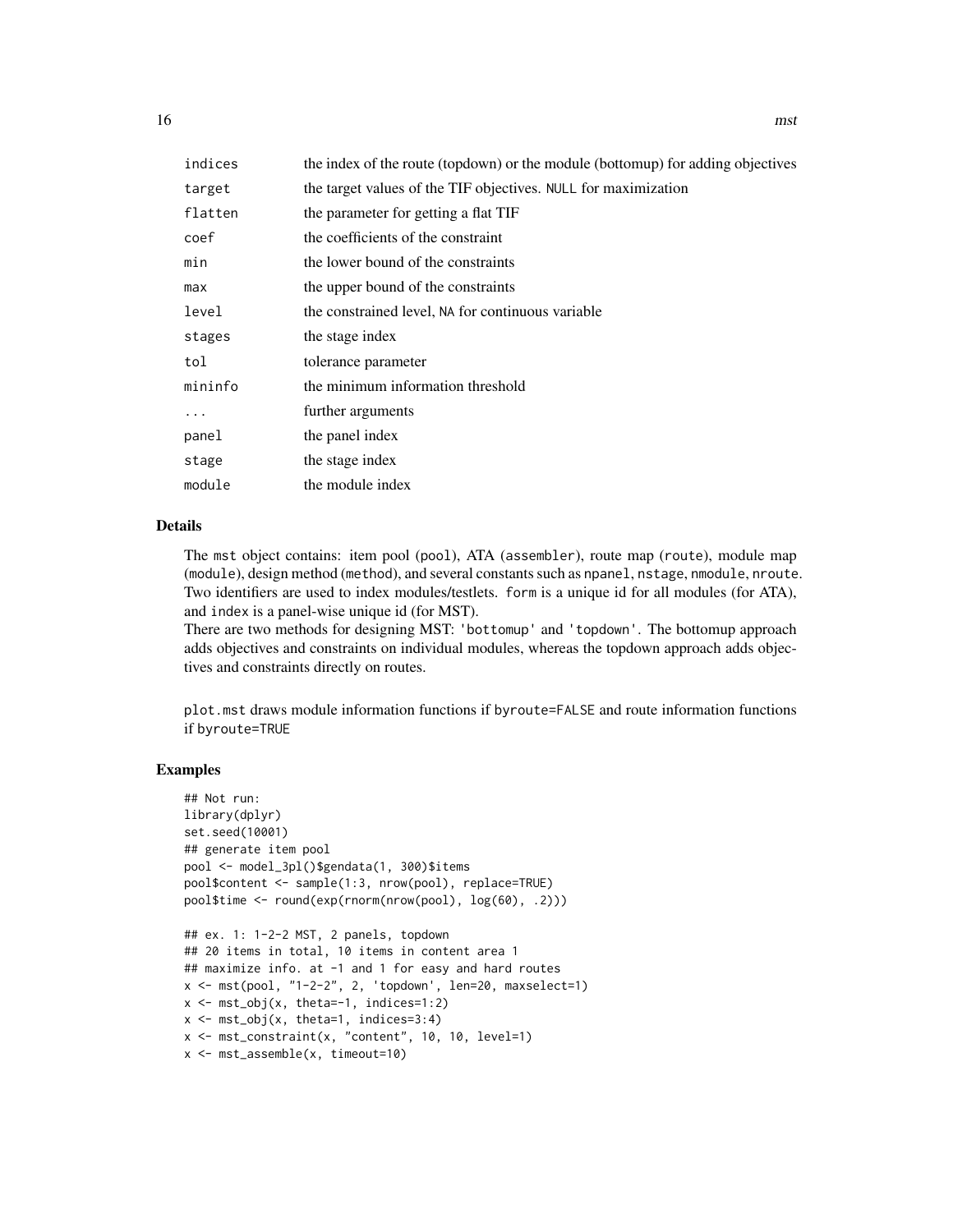#### <span id="page-16-0"></span>mstHelpers 17

```
plot(x)
plot(x, byroute=TRUE)
freq(mst_get_items(x, panel=1, route=1)$content, 1:3)$freq
freq(mst_get_items(x, panel=2, route=4)$content, 1:3)$freq
## ex. 2: 1-2-3 MST, 2 panels, bottomup,
## 10 items in total and 4 items in content area 1 in each module
## maximize info. at -1, 0 and 1 for easy, medium, and hard modules
x <- mst(pool, "1-2-3", 2, 'bottomup', len=10, maxselect=1) %>%
  mst\_route(c(1, 2, 6), "-"") %>%
  mst\_route(c(1, 3, 4), "-"") %>%
  mst_obj(theta= 0, indices=c(1, 5)) %>%
  mst_obj(theta=-1, indices=c(2, 4)) %>%
  mst_obj(theta= 1, indices=c(3, 6)) %>%
  mst_constraint("content", 4, 4, level=1)
x <- mst_assemble(x, timeout=10)
group_by(x$items, panel, index) %>% summarise(n=sum(content==1))
## End(Not run)
```
mstHelpers *MST Helper Functions*

#### Description

MST Helper Functions

mst\_reindex\_routes sorts an re-indexes the route map

mst\_indices\_input converts indices input to indices of routes in topdown method or modules in bottomup method

#### Usage

```
mst_reindex_routes(x)
```

```
mst_indices_input(x, indices)
```

| x       | a mst object                |
|---------|-----------------------------|
| indices | the route or module indices |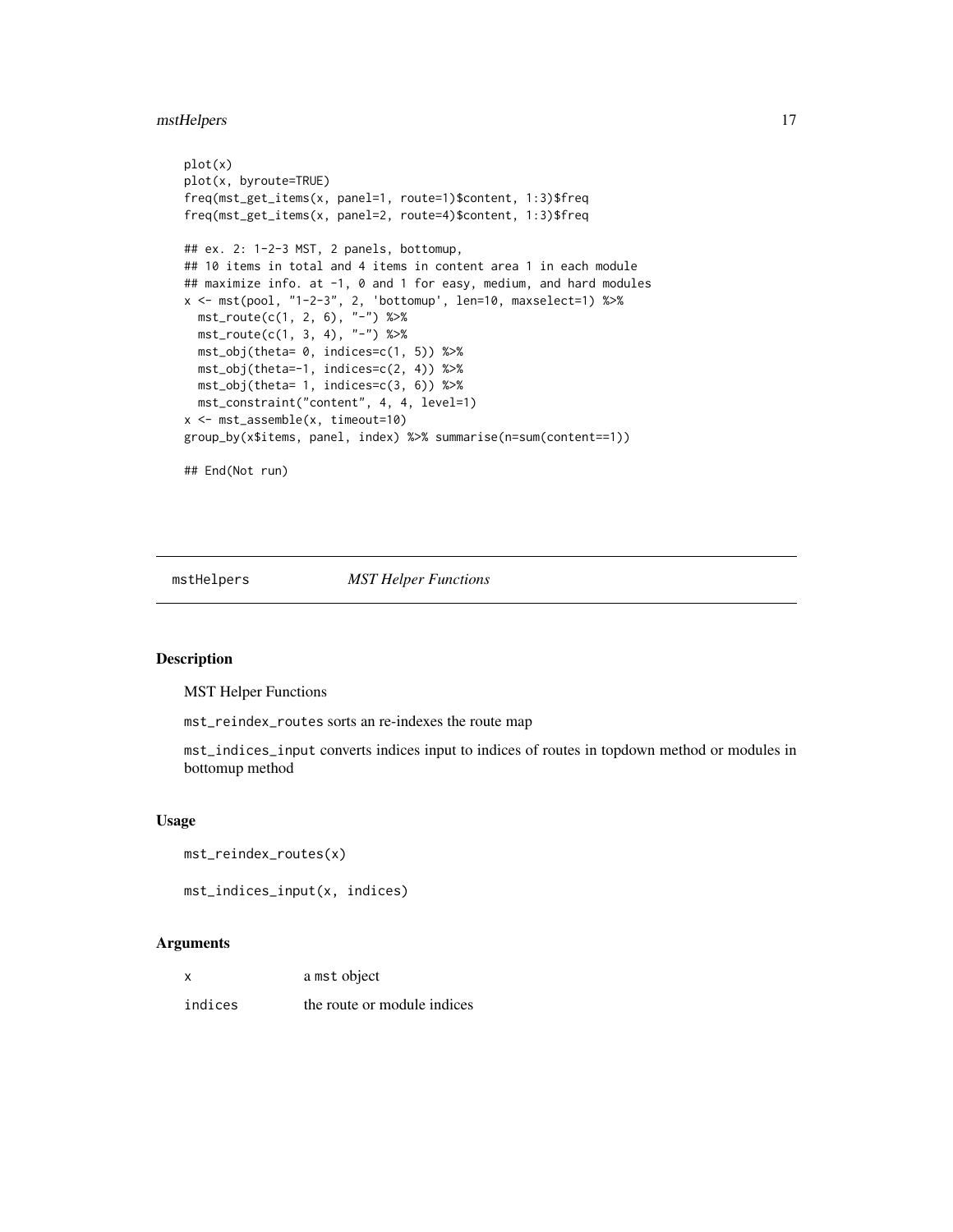<span id="page-17-0"></span>

mst\_sim runs a MST simulation

#### Usage

 $mst\_sim(x, true, rdp = NULL, ...)$ ## S3 method for class 'mst.sim'

## S3 method for class 'mst.sim'  $plot(x, \ldots)$ 

#### Arguments

 $print(x, \ldots)$ 

| $\mathsf{x}$ | the assembled MST                    |
|--------------|--------------------------------------|
| true         | the true theta parameter             |
| rdp          | a list of routing decision points    |
|              | additional option/control parameters |

#### Examples

```
## Not run:
set.seed(10001)
pool <- model_3pl()$gendata(1,200)$items
pool$content <- sample(1:3, nrow(pool), replace=TRUE)
pool$time <- round(rlnorm(nrow(pool), log(60), .2))
x <- mst(pool, "1-2", 2, 'topdown', len=20, maxselect=1)
x \le - mst_obj(x, theta=-1, indices=1)
x \leftarrow \text{mst\_obj}(x, \text{ theta= 1, indices=2})x <- mst_constraint(x, "content", 10, 10, level=1)
x <- mst_stage_length(x, 1, min=5)
x <- mst_assemble(x, timeout=10)
rdp <- list(stage1=0)
mst_sim(x, 1.0, rdp)
```
## End(Not run)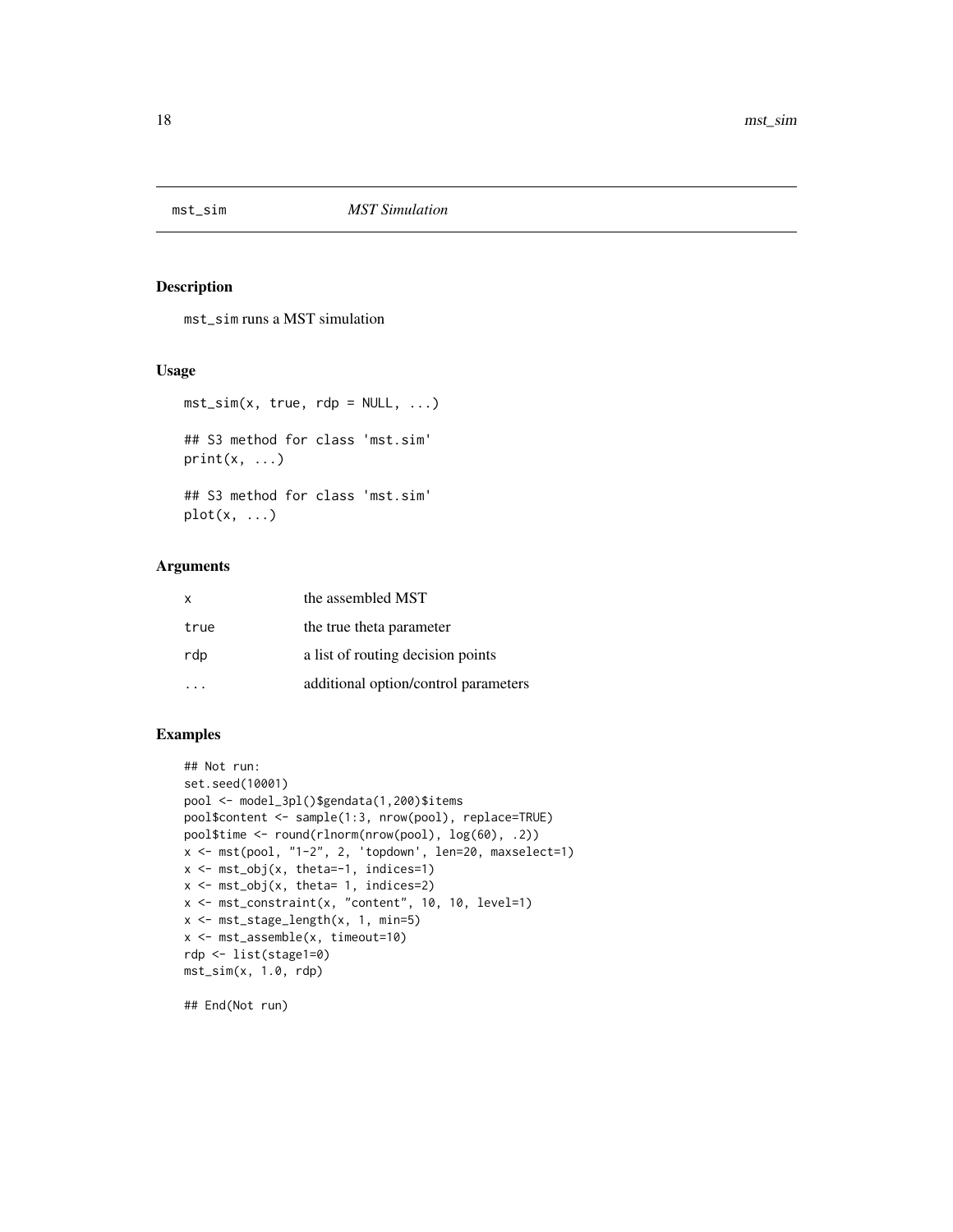<span id="page-18-0"></span>

compute the root mean squared error of two numeric vectors/matrices

# Usage

rmse(x, y)

| a vector/matrix of numeric values |
|-----------------------------------|
| a vector/matrix of numeric values |